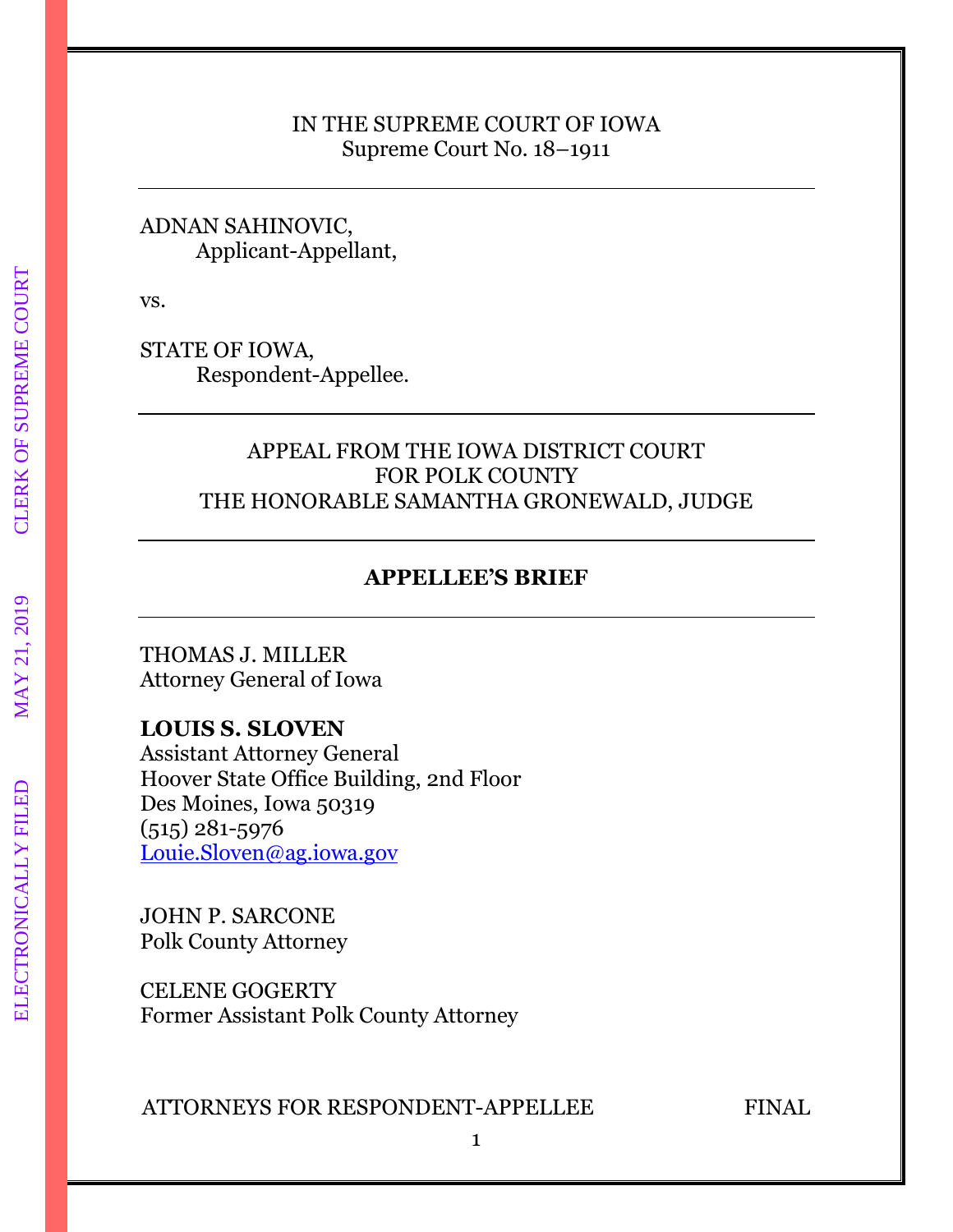# **TABLE OF CONTENTS**

|                | STATEMENT OF THE ISSUE PRESENTED FOR REVIEW  5                                                                     |  |  |  |
|----------------|--------------------------------------------------------------------------------------------------------------------|--|--|--|
|                |                                                                                                                    |  |  |  |
|                |                                                                                                                    |  |  |  |
|                |                                                                                                                    |  |  |  |
|                |                                                                                                                    |  |  |  |
| $\mathbf{I}$ . | <b>Summary disposition was properly granted. This PCR</b><br>action was already time-barred before correction.  12 |  |  |  |
|                |                                                                                                                    |  |  |  |
|                |                                                                                                                    |  |  |  |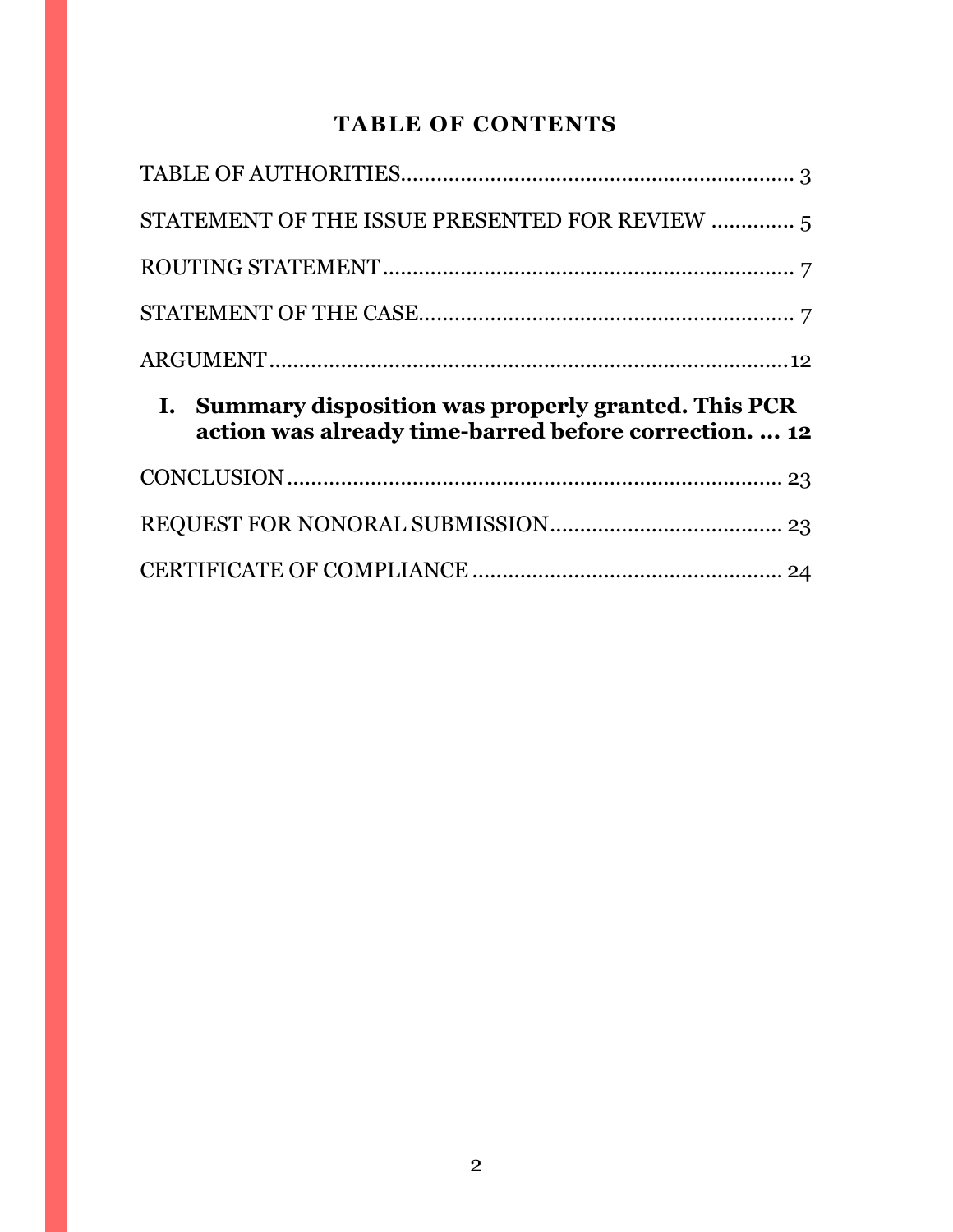# **TABLE OF AUTHORITIES**

<span id="page-2-0"></span>

| <b>Federal Case</b>                                              |
|------------------------------------------------------------------|
|                                                                  |
| <b>State Cases</b>                                               |
| Brewer v. Iowa District Court for Pottawattamie County,          |
|                                                                  |
|                                                                  |
| Daughenbaugh v. State, 805 N.W.2d 591 (Iowa 2011) 13, 14, 15, 22 |
|                                                                  |
| <i>Harrington v. State, 659 N.W.2d 509 (Iowa 2003) 12, 13</i>    |
| Jefferson v. Iowa District Court for Scott County, No. 16–1544   |
| <i>Kurtz v. State, 854 N.W.2d 474 (Iowa Ct. App. 2014) </i> 21   |
|                                                                  |
| Meinders v. Dunkerton Cmty. Sch. Dist.,                          |
|                                                                  |
| Staff Mgmt. v. Jimenez, 839 N.W.2d 640 (Iowa 2013)  22           |
|                                                                  |
| State v. Edman, 444 N.W.2d 103 (Iowa Ct. App. 1989) 13, 17       |
|                                                                  |
|                                                                  |
| <i>State v. Hoeck, No.</i> 11–1228, 2013 WL 3830121              |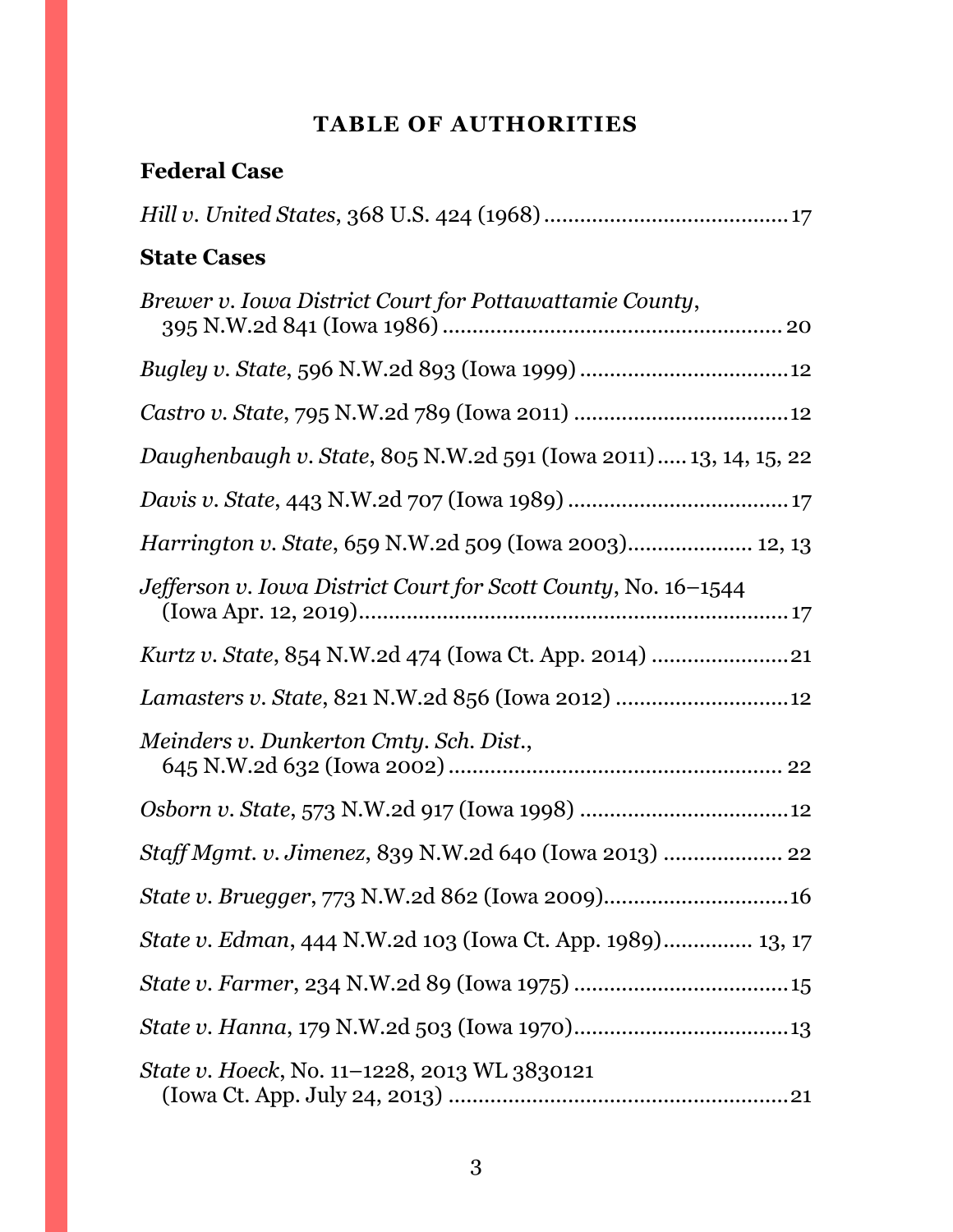| State v. Phipps, No. 17–0544, 2018 WL 540438             |
|----------------------------------------------------------|
|                                                          |
| State v. Sahinovic, No. 15–0737, 2016 WL 1683039         |
|                                                          |
|                                                          |
|                                                          |
|                                                          |
|                                                          |
| Wilkins v. State, 522 N.W.2d 822 (Iowa 1994)  13, 17, 19 |
| <b>State Statutes</b>                                    |
| Iowa Code $\delta$ 4.4(2)<br>1 <sub>5</sub>              |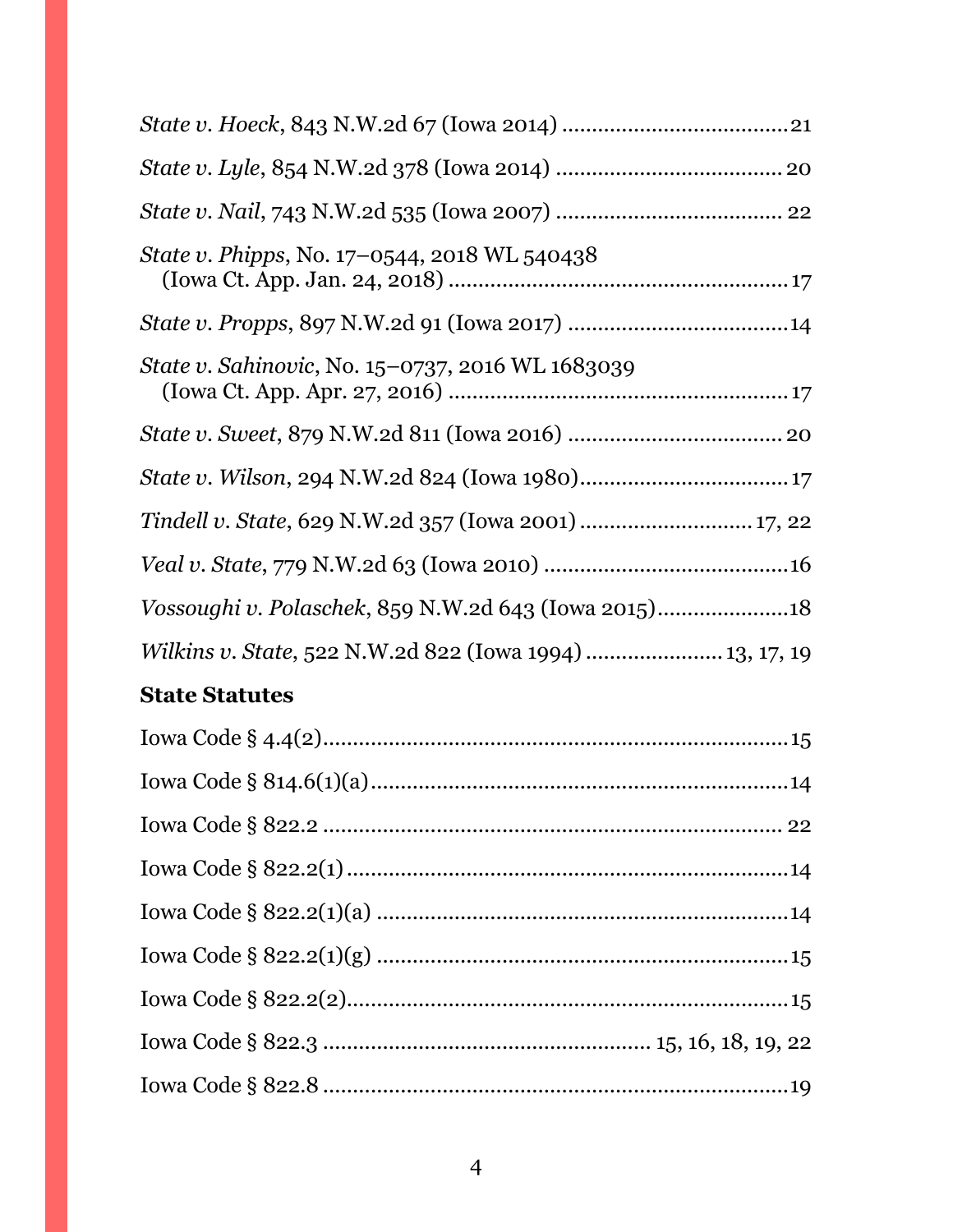#### <span id="page-4-0"></span>**STATEMENT OF THE ISSUE PRESENTED FOR REVIEW**

**I. Sahinovic's PCR application challenged his guilty plea. His PCR application was filed more than three years after his original conviction had become final, but it was less than three years after his** *Lyle* **resentencing. Did the PCR court err in finding this action untimely under section 822.3?**

#### Authorities

*Hill v. United States*, 368 U.S. 424 (1968) *Brewer v. Iowa District Court for Pottawattamie County*, 395 N.W.2d 841 (Iowa 1986) *Bugley v. State*, 596 N.W.2d 893 (Iowa 1999) *Castro v. State*, 795 N.W.2d 789 (Iowa 2011) *Daughenbaugh v. State*, 805 N.W.2d 591 (Iowa 2011) *Davis v. State*, 443 N.W.2d 707 (Iowa 1989) *Harrington v. State*, 659 N.W.2d 509 (Iowa 2003) *Jefferson v. Iowa District Court for Scott County*, No. 16–1544 (Iowa Apr. 12, 2019) *Kurtz v. State*, 854 N.W.2d 474 (Iowa Ct. App. 2014) *Lamasters v. State*, 821 N.W.2d 856 (Iowa 2012) *Meinders v. Dunkerton Cmty. Sch. Dist.*, 645 N.W.2d 632 (Iowa 2002) *Osborn v. State*, 573 N.W.2d 917 (Iowa 1998) *Staff Mgmt. v. Jimenez*, 839 N.W.2d 640 (Iowa 2013) *State v. Bruegger*, 773 N.W.2d 862 (Iowa 2009) *State v. Edman*, 444 N.W.2d 103 (Iowa Ct. App. 1989) *State v. Farmer*, 234 N.W.2d 89 (Iowa 1975) *State v. Hanna*, 179 N.W.2d 503 (Iowa 1970) *State v. Hoeck*, No. 11–1228, 2013 WL 3830121 (Iowa Ct. App. July 24, 2013) *State v. Hoeck*, 843 N.W.2d 67 (Iowa 2014) *State v. Lyle*, 854 N.W.2d 378 (Iowa 2014) *State v. Nail*, 743 N.W.2d 535 (Iowa 2007) *State v. Phipps*, No. 17–0544, 2018 WL 540438 (Iowa Ct. App. Jan. 24, 2018) *State v. Propps*, 897 N.W.2d 91 (Iowa 2017)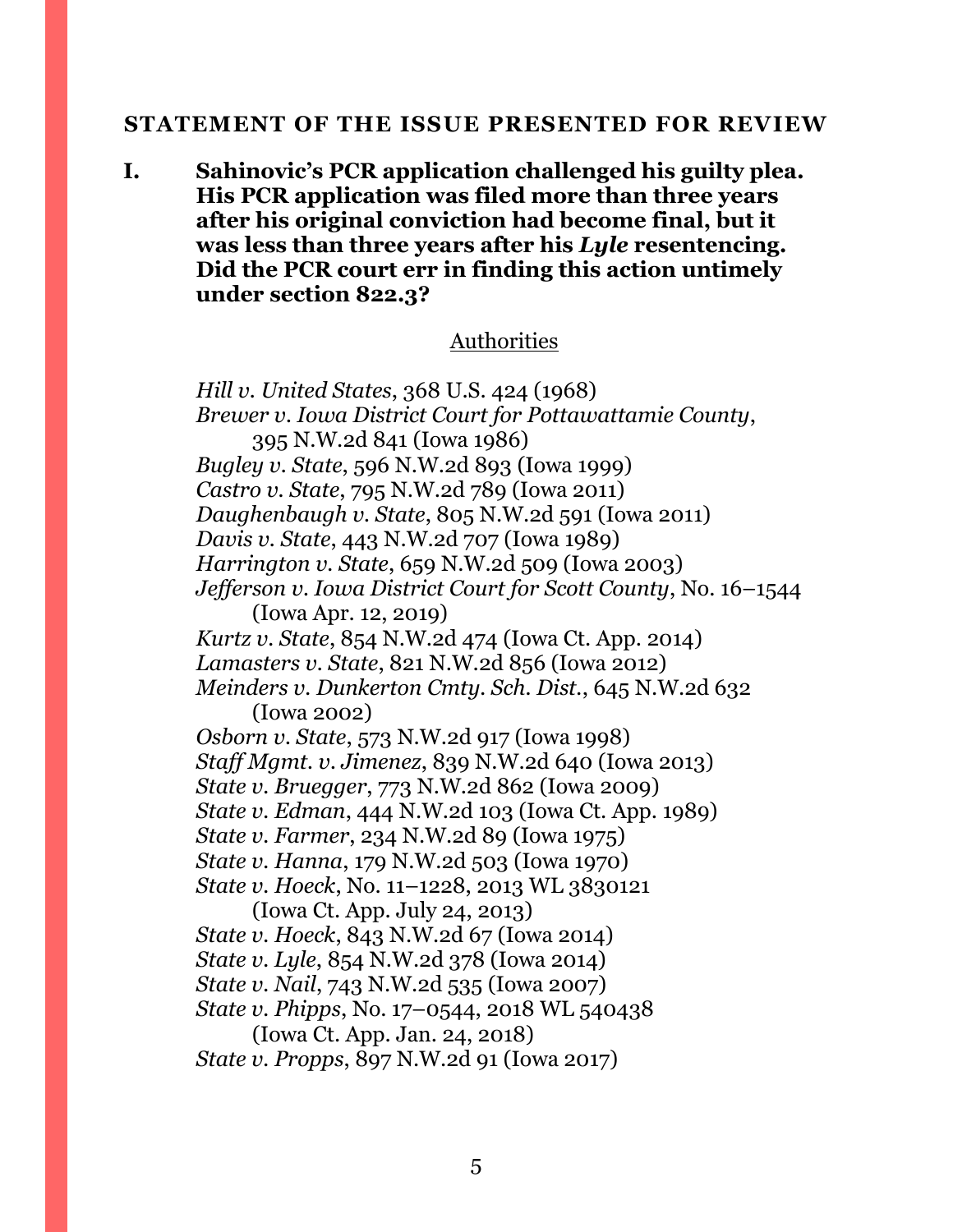*State v. Sahinovic*, No. 15–0737, 2016 WL 1683039 (Iowa Ct. App. Apr. 27, 2016) *State v. Sweet*, 879 N.W.2d 811 (Iowa 2016) *State v. Wilson*, 294 N.W.2d 824 (Iowa 1980) *Tindell v. State*, 629 N.W.2d 357 (Iowa 2001) *Veal v. State*, 779 N.W.2d 63 (Iowa 2010) *Vossoughi v. Polaschek*, 859 N.W.2d 643 (Iowa 2015) *Wilkins v. State*, 522 N.W.2d 822 (Iowa 1994) Iowa Code § 4.4(2) Iowa Code § 814.6(1)(a) Iowa Code § 822.2 Iowa Code § 822.2(1) Iowa Code § 822.2(1)(a) Iowa Code § 822.2(1)(g) Iowa Code § 822.2(2) Iowa Code § 822.3 Iowa Code § 822.8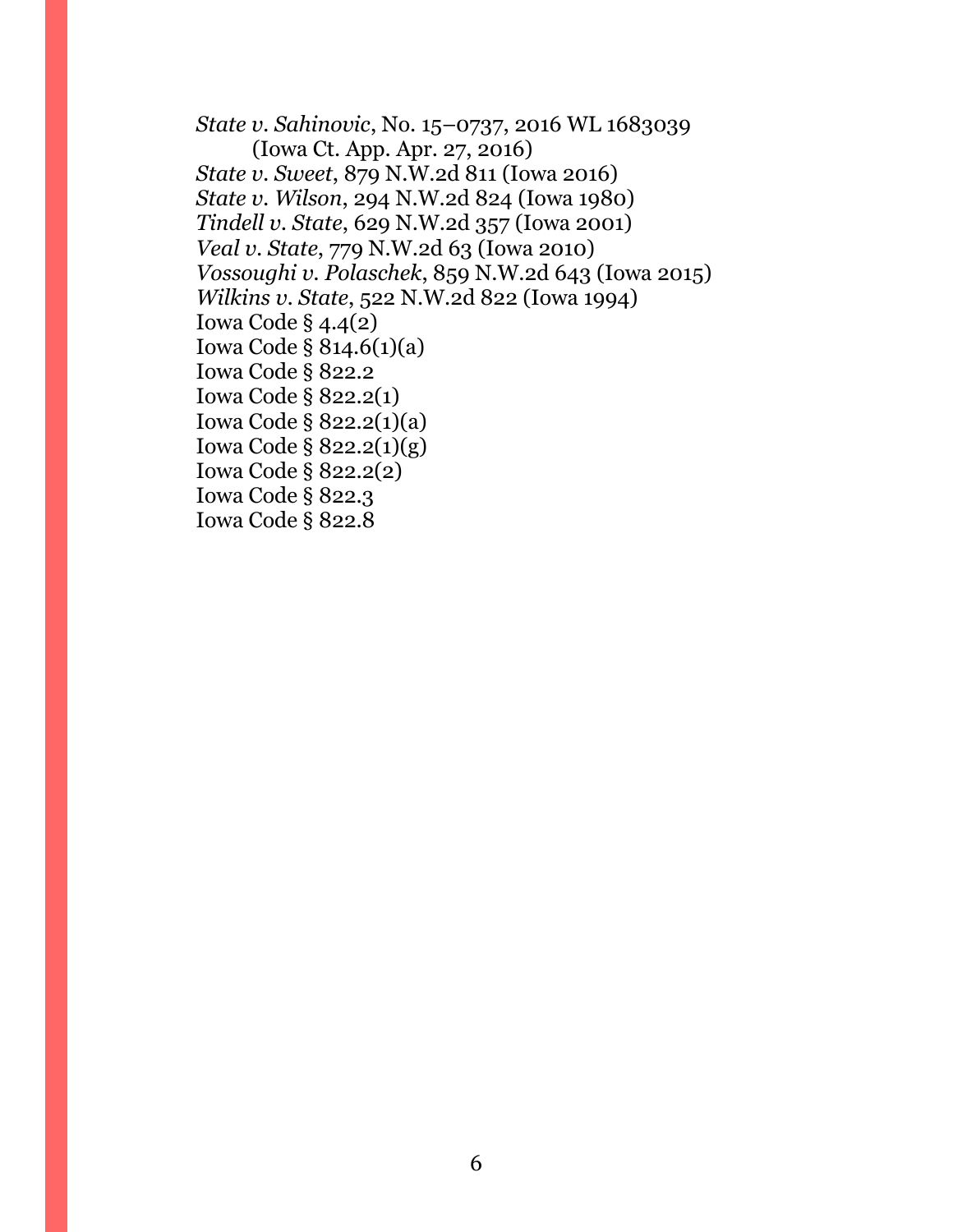#### **ROUTING STATEMENT**

<span id="page-6-0"></span>The State agrees with Sahinovic's routing statement. This case involves application of settled legal principles and established law. As such, transfer to the Iowa Court of Appeals would be appropriate. *See*  Iowa R. App. P. 6.1101(3)(a); App's Br. at 4.

#### **STATEMENT OF THE CASE**

#### <span id="page-6-1"></span>**Nature of the Case**

This is Adnan Sahinovic's appeal from summary disposition of his PCR action, filed more than three years after his actual convictions. In July 2011, he entered guilty pleas to one count of robbery in the second degree, a Class C felony, in violation of Iowa Code section 711.3 (2011), and one count of forgery, an aggravated misdemeanor, in violation of Iowa Code section 715A.2 (2011). Sahinovic's sentence was entered in July 2011 and included the 70% mandatory minimum before parole eligibility that Iowa Code section 902.12(5) prescribed.

On January 24, 2014, Sahinovic filed a motion to correct an illegal sentence that attacked the constitutionality of sentencing him to that 70% mandatory minimum, because he was a juvenile when he committed these crimes. *See* Motion (1/24/14); App. 8. His motion was still pending when *State v. Lyle* was decided on July 18, 2014. *See State v. Lyle*, 854 N.W.2d 378, 400 (Iowa 2014).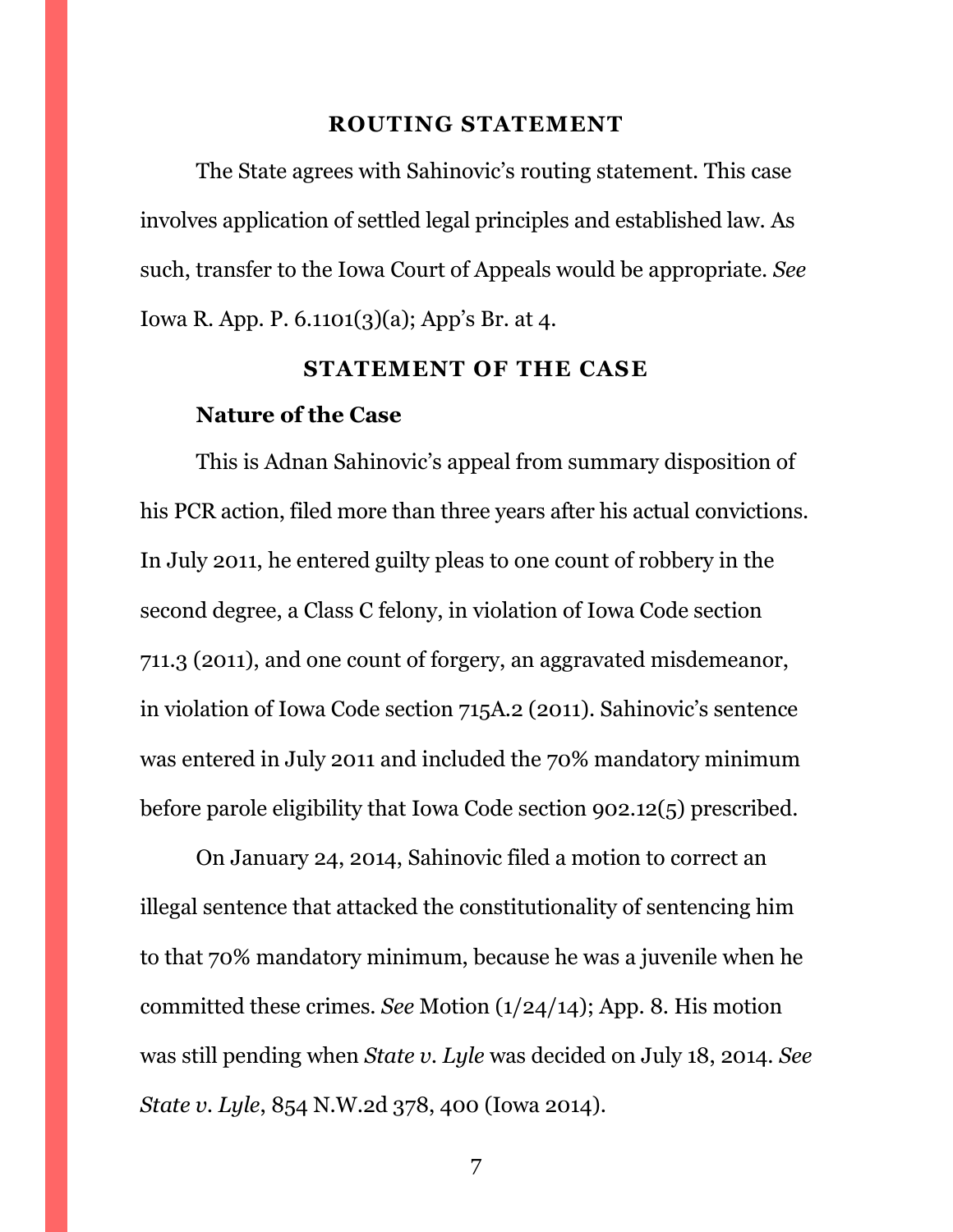Meanwhile, Sahinovic had sought to add some additional claims to his motion to correct an illegal sentence: he wanted to challenge his guilty pleas on grounds that "counsel failed to properly investigate, failed to take depositions, failed to seek any defenses on [his] behalf and failed to advise [him] of any immigration consequences." *See*  Motion to Extend Deadline to Recast Motion (10/6/14), Ex. 2, at 3; App. 11. The district court denied his attempt to recast his motion to correct an illegal sentence to include ineffective-assistance claims or any other claims that did not challenge the legality of the sentence, and it noted that Sahinovic could, "if he chooses, initiate and pursue post-conviction relief in a separate case." Order (12/1/14); App. 25.

In its ruling on Sahinovic's motion, the district court applied *State v. Lyle* and found that Sahinovic's sentence should be corrected to include no minimum term before parole eligibility. *See* Order on Resentencing  $\left(\frac{4}{27}{15}\right)$  at 1–4; App. 28–31. It also reiterated this:

Defendant also challenged his plea. There is no indication he can do so on a motion to correct sentence. The only legal means by which he was allowed to challenge his sentence as part of this criminal case was due to the mandate set forth by the Iowa Supreme Court in *Lyle*, He may be able to challenge his plea by post-conviction relief or other means, but cannot do so as part of this action.

*Id.* at 5; App. 32. After that, it amended the sentencing order: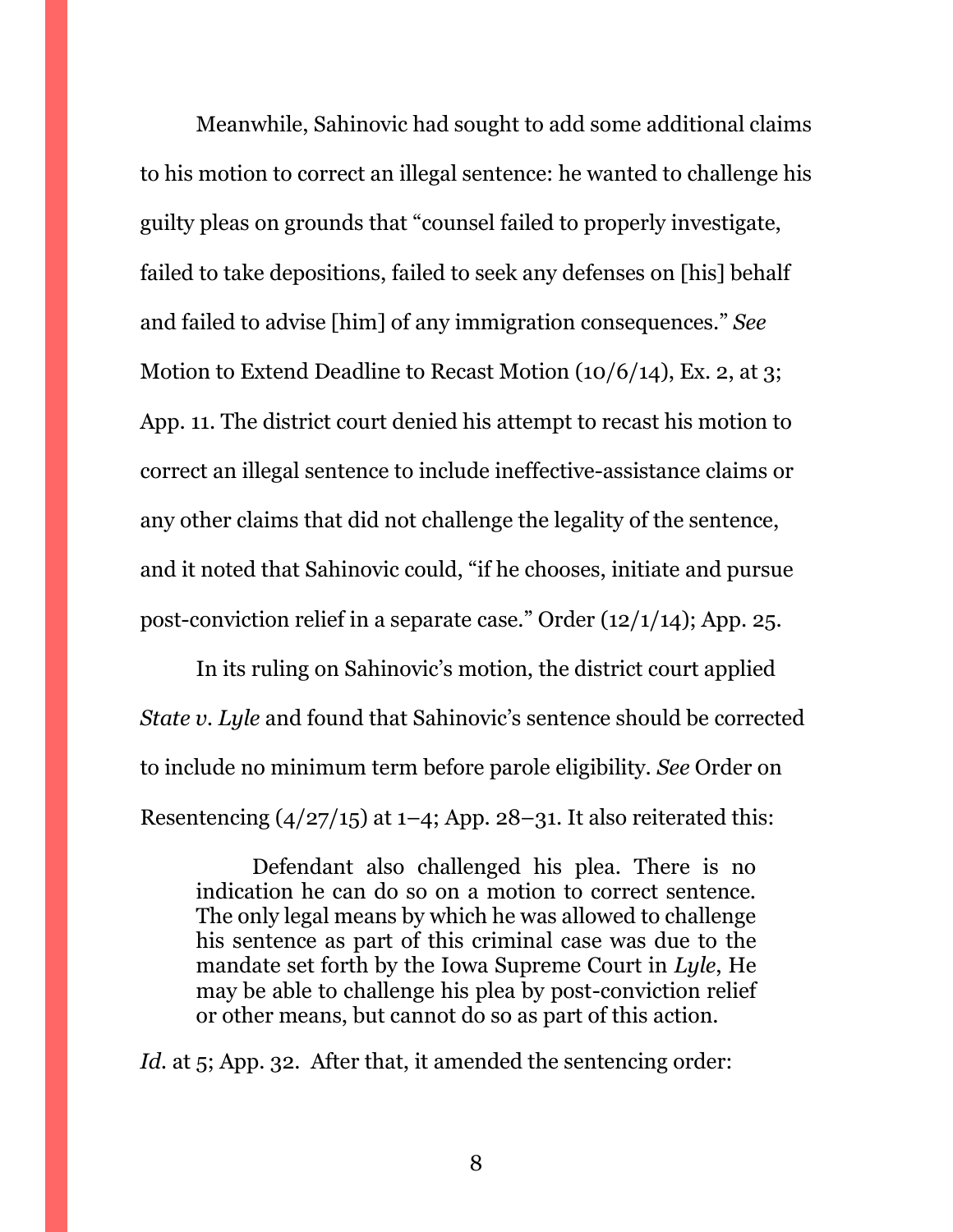The July 5, 2011 sentencing order is amended to remove the mandatory minimum sentence of 70 percent before eligibility for parole. Defendant is sentenced to a total sentence not to exceed ten years, but is eligible for parole as determined by the board of parole. All other terms of the sentencing order shall remain in effect.

*Id.*; App. 32. Sahinovic appealed, arguing that Iowa should adopt the plain error rule and that the district court should have granted relief based on "his defective plea claim at the resentencing hearing." *See State v. Sahinovic*, No. 15–0737, 2016 WL 1683039, at \*1–2 (Iowa Ct. App. Apr. 27, 2016). The Iowa Court of Appeals rejected his argument for the plain error rule and noted that he did not provide authority that supported any other route for reaching his claims that had attacked the validity of his guilty pleas. *See id.* at \*2. Sahinovic's application for further review was denied and procedendo issued.

Sahinovic filed this PCR action while that appeal was pending. *See* PCR Application (8/12/15); App. 33. The court granted a stay during the appeal. *See* Order Granting Motion (11/17/15); App. 44; Order to Lift Stay (3/13/18); App. 56. Subsequently, the State moved for summary disposition, arguing that "[c]hallenges to [Sahinovic's] original plea and sentencing are barred by the statute of limitations" in section 822.3. *See* Motion for Summary Judgment (7/19/18) at 4; App. 61. Sahinovic resisted. *See* Resistance (8/23/18); App. 94.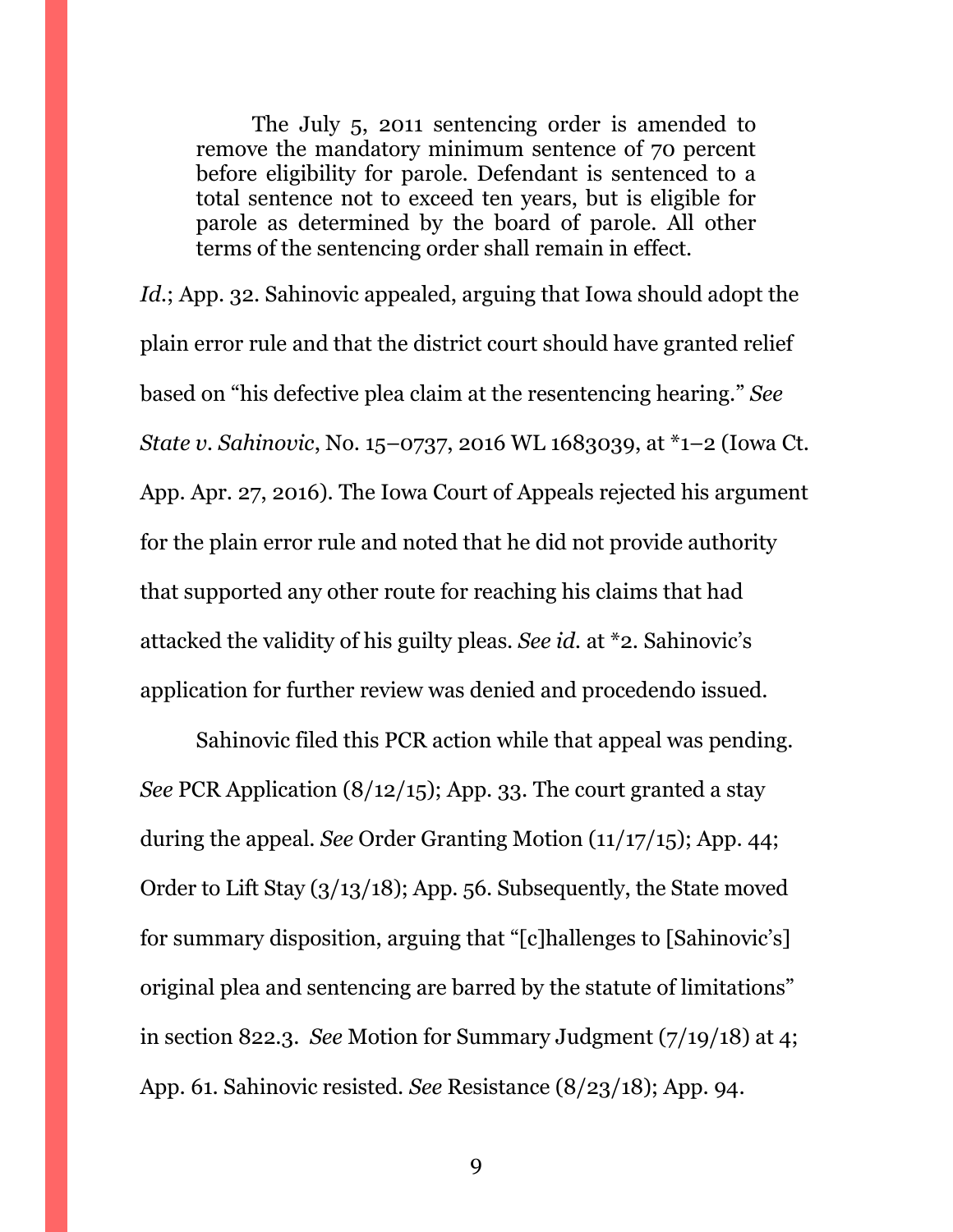The PCR court granted the motion for summary disposition:

[Sahinovic]'s main argument in this matter is that his trial counsel failed to advise him regarding the risk of deportation prior to the entry of his guilty plea. . . . This argument relates back to events occurring on or before July 5, 2011; however, [Sahinovic] asserts this does not preclude the court from considering his Petition because his conviction was not final until the date of his resentencing in 2015. In making this argument, [Sahinovic] seeks to avoid the dismissal of his Petition as time-barred. In contrast, [the State] asserts [Sahinovic]'s challenges to his original plea and sentencing are barred by the statute of limitation. The court agrees.

On July 5, 2011, [Sahinovic] entered into an *Alford* plea to one count of robbery in the second degree and one count of forgery. The court's acceptance of [Sahinovic]'s plea constituted a conviction of the highest order and authorized the court to sentence the defendant as though the fact finder returned a guilty verdict. *See State v. Kobrock*, 213 N.W.2d 481, 483 (Iowa 1973). The court's Order on Resentencing did not vacate or set aside [Sahinovic]'s adjudication of guilt (i.e., the judgment of conviction). *See Kurtz v. State*, 854 N.W.2d 474, 479 (Iowa Ct. App. 2014). Further it is clear that [Sahinovic]'s "resentencing" was not a true resentencing in that the court's power was limited. [Sahinovic]'s April 24, 2015 "resentencing" does not open the door for him to challenge events occurring on or before July 5, 2011 and; therefore, his Petition is time-barred.

PCR Ruling (10/5/18) at 3–4; App. 98–99.

Sahinovic appeals from that ruling. He argues that his claim is

timely because it was filed before three years had elapsed from the date

of the order that corrected his sentence under *Lyle* (or from issuance of

procedendo on the subsequent appeal from other parts of that order).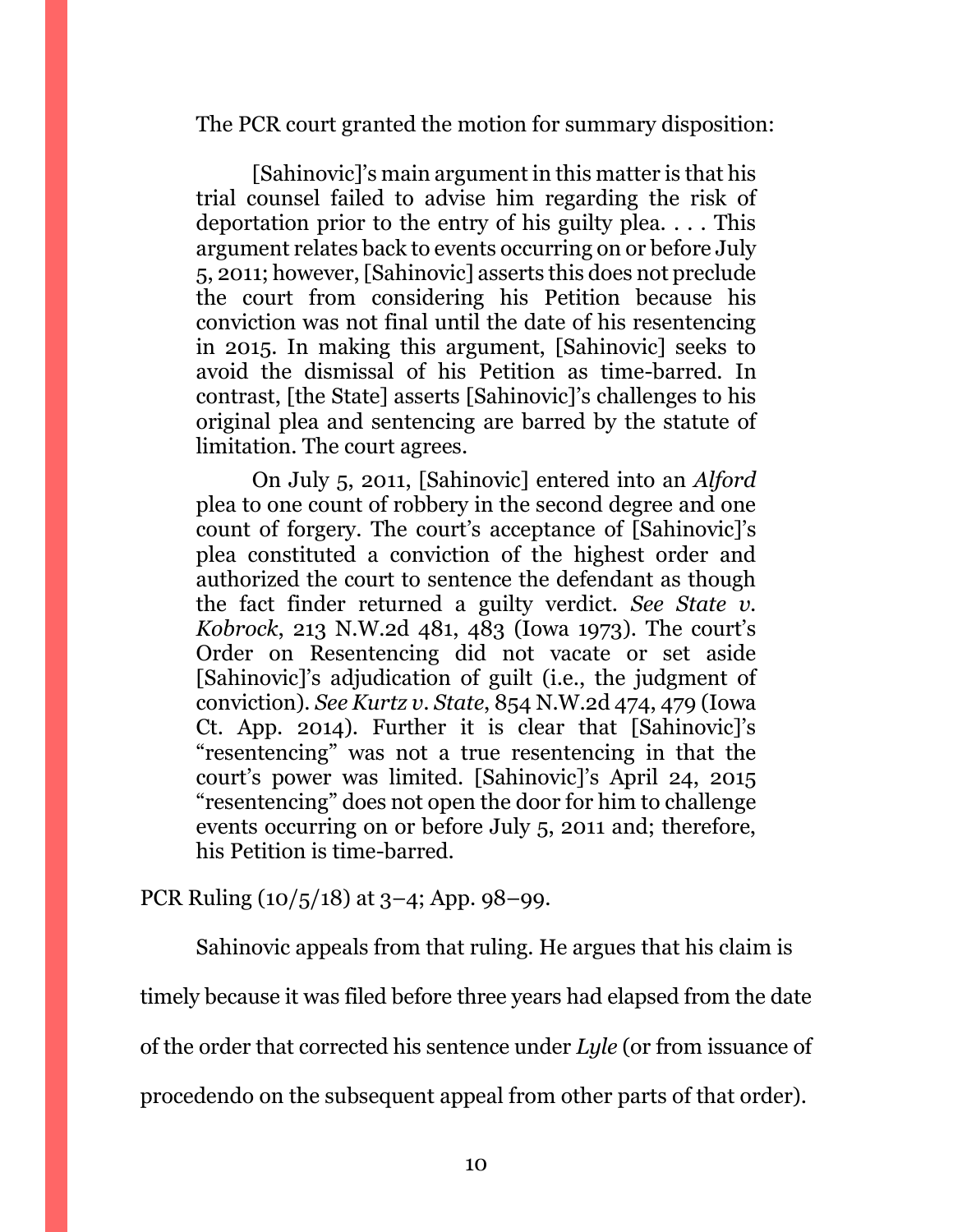# **Course of Proceedings**

Beyond the description already provided, the State generally accepts Sahinovic's description of the relevant procedural history. *See*  Iowa R. App. P. 6.903(3); App's Br. at 5–7.

# **Facts**

The underlying facts of the offense and the criminal proceedings are not relevant to the legal issue presented in this appeal. Additional procedural facts will be discussed when relevant.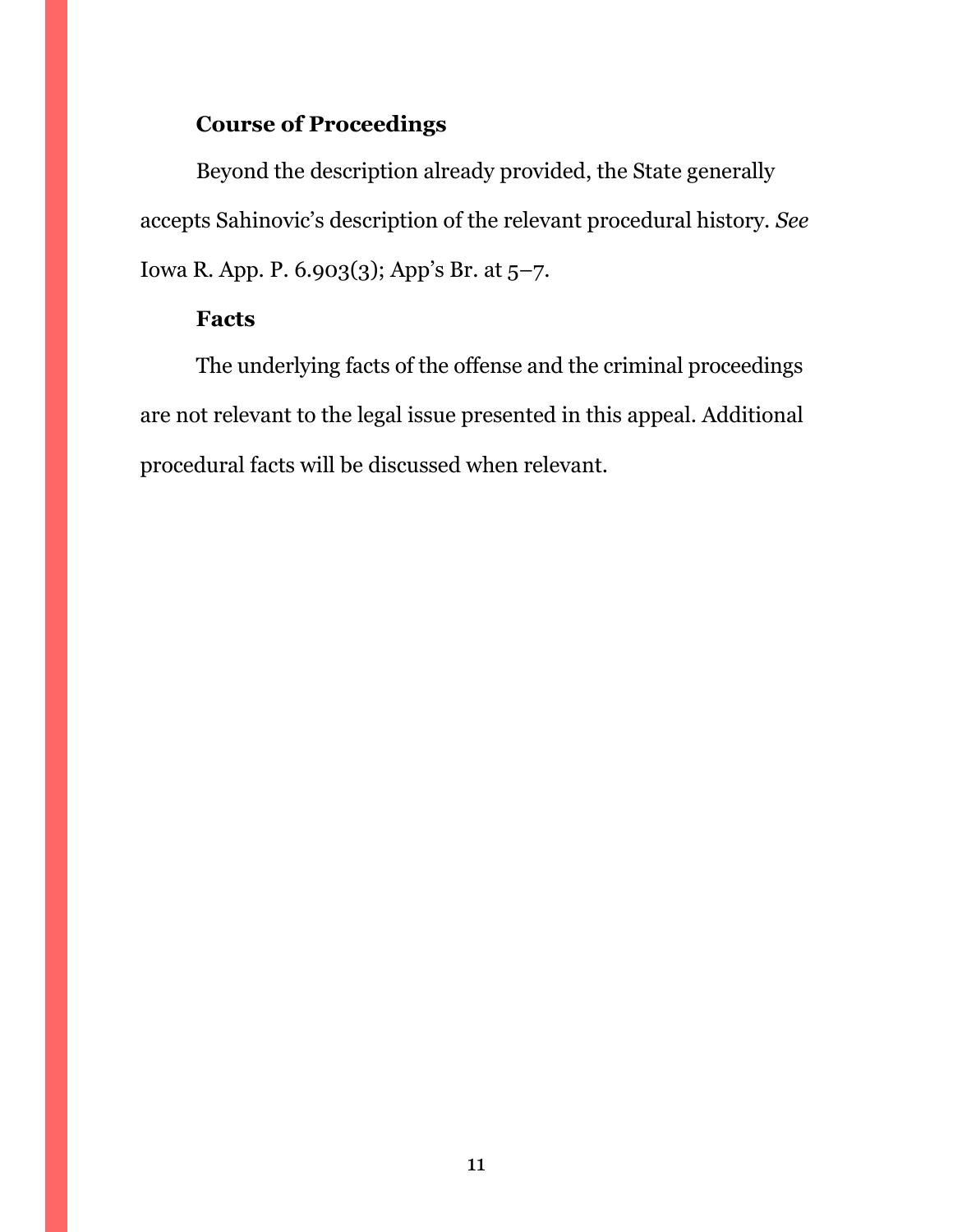#### **ARGUMENT**

### <span id="page-11-1"></span><span id="page-11-0"></span>**I. Summary disposition was properly granted. This PCR action was already time-barred before the correction.**

#### **Preservation of Error**

In the PCR court's ruling that granted summary disposition, it considered and rejected Sahinovic's argument on this point. *See* PCR Ruling (10/5/18); App. 96; PCR Tr. 7:15–8:8. That preserved error. *See Lamasters v. State*, 821 N.W.2d 856, 864 (Iowa 2012).

### **Standard of Review**

"Postconviction relief proceedings are actions at law and are reviewed on error." *Osborn v. State*, 573 N.W.2d 917, 920 (Iowa 1998). This is also the correct standard for rulings that interpret the statutes creating requirements for post-conviction relief actions. *See*, *e.g.*, *Castro v. State*, 795 N.W.2d 789, 792 (Iowa 2011); *Harrington v. State*, 659 N.W.2d 509, 519–20 (Iowa 2003).

#### **Merits**

When summary disposition is granted in a PCR action, "we examine the record to determine if a genuine issue of fact exists and whether the moving party is entitled to a judgment as a matter of law." *See Bugley v. State*, 596 N.W.2d 893, 895 (Iowa 1999). In this case, summary disposition was proper because the action was time-barred.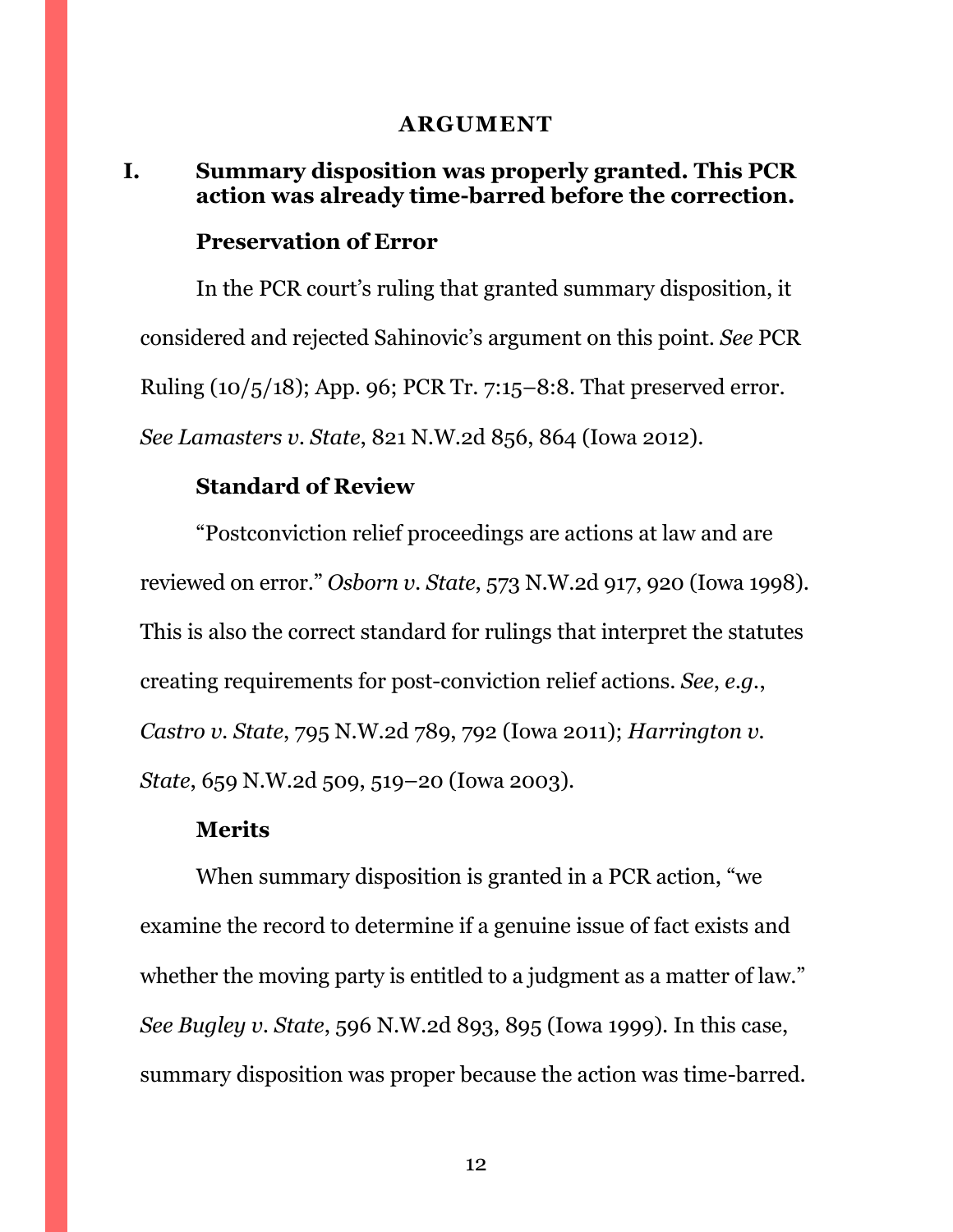Iowa Code section 822.3 requires PCR claims to be filed within three years of the date when a conviction becomes finalized, which is intended to "limit postconviction litigation in order to conserve judicial resources, promote substantive goals of the criminal law, foster rehabilitation, and restore a sense of repose in our system of justice." *See Wilkins v. State*, 522 N.W.2d 822, 824 (Iowa 1994) (quoting *State v. Edman*, 444 N.W.2d 103, 106 (Iowa Ct. App. 1989)). Any PCR application filed outside of the applicable three-year limitations period "is time barred unless an exception applies." *See Harrington*, 659 N.W.2d at 520.

Sahinovic's argument rests on the definition of "conviction" under section 822.3—he argues that he "was resentenced when the court corrected his illegal sentence" to remove the minimum before parole eligibility. *See* App's Br. at 9–13. It is true that section 822.3 refers to a conviction "in its technical legal sense, [and] it requires a formal adjudication by the court and the formal entry of a judgment of conviction." *Daughenbaugh v. State*, 805 N.W.2d 591, 597 (Iowa 2011) (citing *State v. Hanna*, 179 N.W.2d 503, 507–08 (Iowa 1970)). And Sahinovic is also right that a corrected sentence will count as a "final judgment of sentence" for the purpose of enabling an appeal as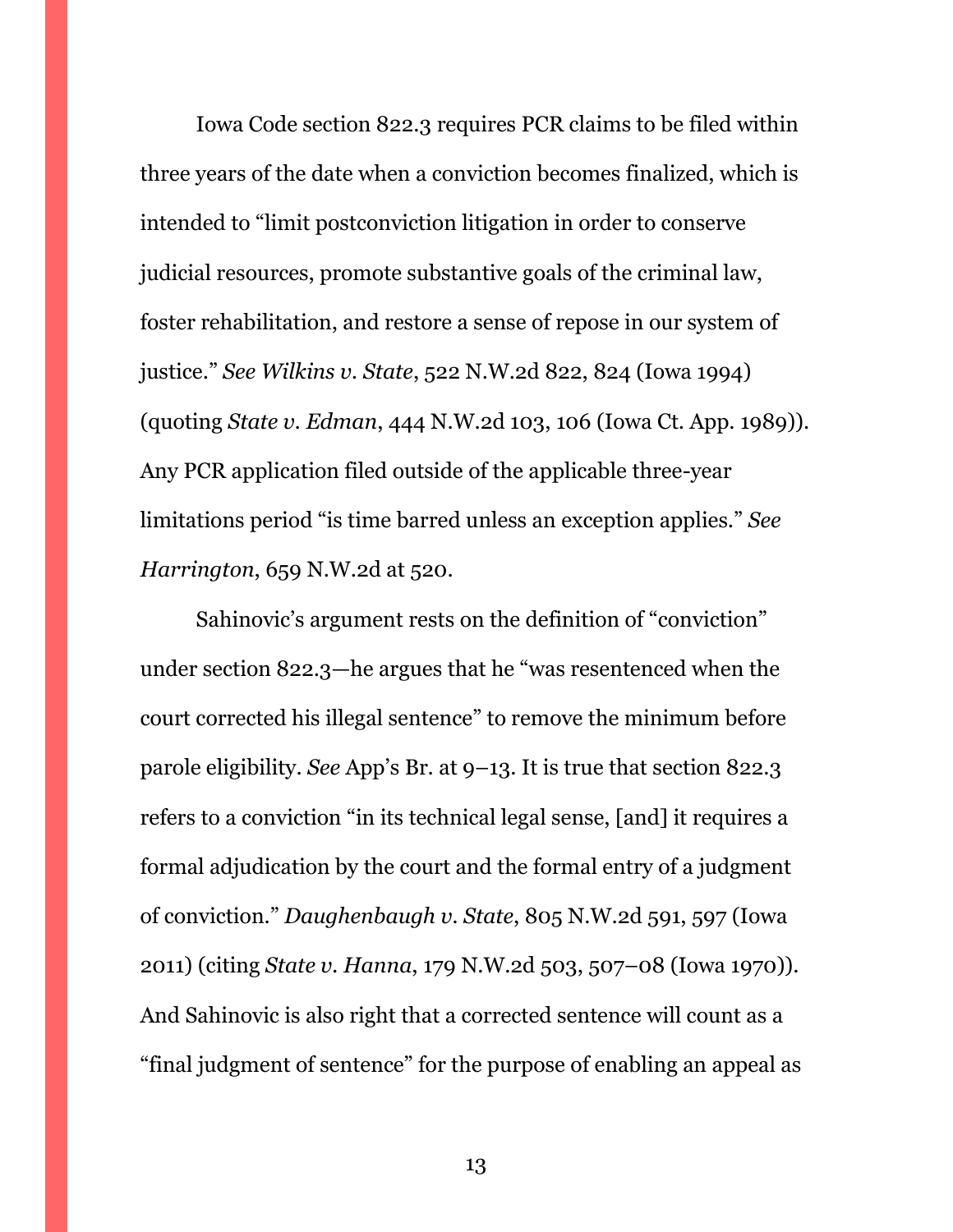of right, which allows review for defects in the resentencing procedure. *See* Iowa Code § 814.6(1)(a); *see also State v. Propps*, 897 N.W.2d 91, 96 (Iowa 2017). But that does not mean that any corrected sentence restarts the time-bar under section 822.3, nor does it let a claimant re-open PCR litigation where the statute of limitations had already barred those claims and finality had already taken hold. When there is a judgment of conviction and sentence, and the original sentence is subsequently corrected, that does not affect the original *conviction* even under the definitional analysis in *Daughenbaugh*.

Sahinovic's approach to the statutory text makes some sense when considering section 822.3 in a vacuum. *See* App's Br. at 9–13. He is right that a "conviction" under chapter 822 requires a judgment, and that "final judgment" usually refers to imposition of a sentence. *See Daughenbaugh*, 805 N.W.2d at 597. But section 822.2 enables PCR challenges aimed at multiple targets, and many of its provisions differentiate between them: claimants can assert "[t]he conviction *or* sentence was in violation of the Constitution of the United States or the Constitution or laws of this state." *See* Iowa Code § 822.2(1)(a) (emphasis added); *accord* § 822.2(1) (describing remedy for "[a]ny person who has been convicted of, or sentenced for, a public offense");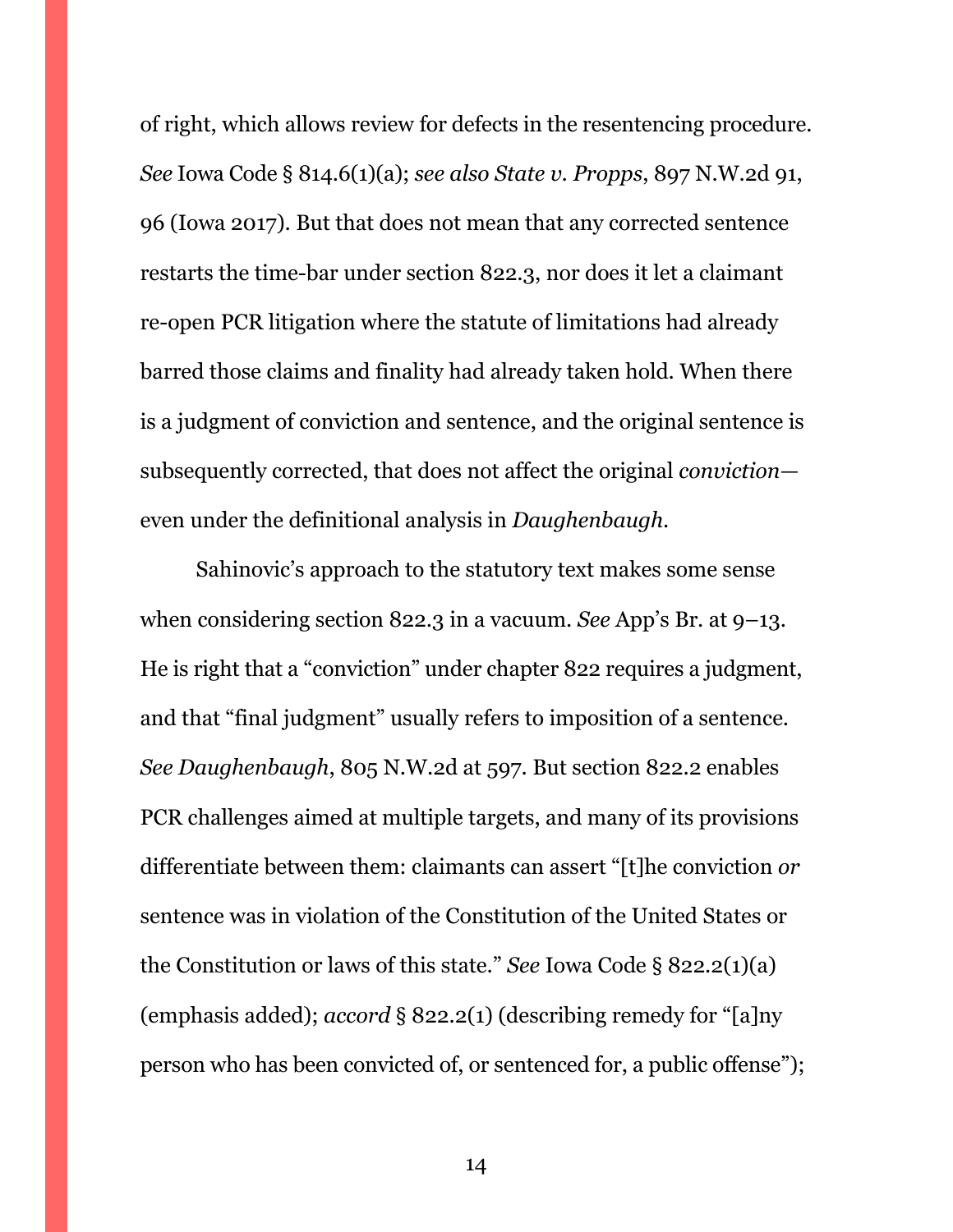§ 822.2(1)(g) (noting that PCR claimants can allege "[t]he conviction or sentence is otherwise subject to collateral attack" on any grounds); § 822.2(2) (explaining PCR actions do not substitute for "direct review of the sentence or conviction"). This disjunctive language suggests there must be room for courts to differentiate between challenges to convictions and challenges to sentences—indeed, failure to draw any distinction at all would result in surplusage. *See* Iowa Code § 4.4(2).

That language stands in contrast to section 822.3, which starts a limitations period from "the date the conviction or decision is final" with no mention of the date of the sentencing. *See* Iowa Code § 822.3. This suggests that issuing an order that corrects a prior sentencing order does not restart the limitations period—that three-year period runs from the date of conviction, not sentencing or resentencing.

*Daughenbaugh* held that a deferred judgment does not count as a "conviction" under chapter 822, because "an adjudication of guilt does not occur when the defendant receives a deferred judgment." *See Daughenbaugh*, 805 N.W.2d at 597–98 (citing *State v. Farmer*, 234 N.W.2d 89 (Iowa 1975)). This hints at the principle that resolves this challenge: the initial judgment in a criminal prosecution requires and contains both conviction and sentence, but fixing an illegal sentence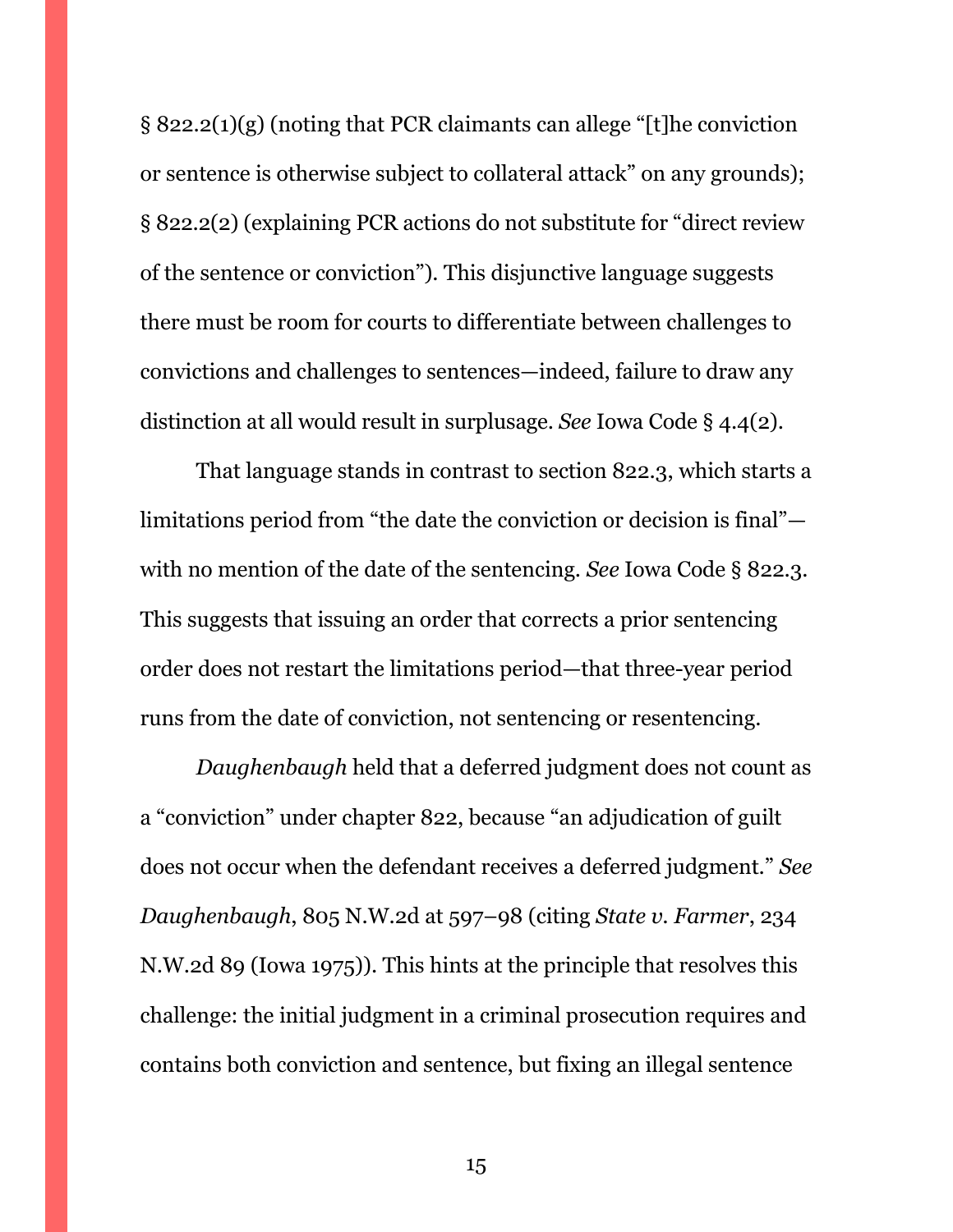will require the court to enter a new final judgment *of sentence*—and not a new final judgment *of conviction*. An illegal sentence will rarely affect the finality of the conviction itself. When it does not, it cannot restart the limitations period for PCR claims attacking the conviction.

For any PCR claim alleging that the *original* conviction is in violation of the state/federal constitution (like Sahinovic's), "the date the conviction or decision is final" in section 822.3 can only refer to the date when the *original* judgment of conviction and sentence was entered and became enforceable. *See* Iowa Code § 822.3. Conversely, if a PCR claim targets the resentencing proceedings, the claimant has three years from the date when the corrected sentence became final. This avoids unfairness because all claimants get the same amount of time to bring PCR claims to challenge their underlying proceedings, with no windfall for claimants whose sentences contain illegalities.

A motion to correct illegal sentence may be filed at any time, even long after section 822.3 would bar PCR applications as untimely. *See Veal v. State*, 779 N.W.2d 63, 64–65 (Iowa 2010). But that vehicle cannot be used to bypass section 822.3 to bring claims that attempt to "re-examine errors occurring at the trial or other proceedings prior to the imposition of the sentence." *State v. Bruegger*, 773 N.W.2d 862,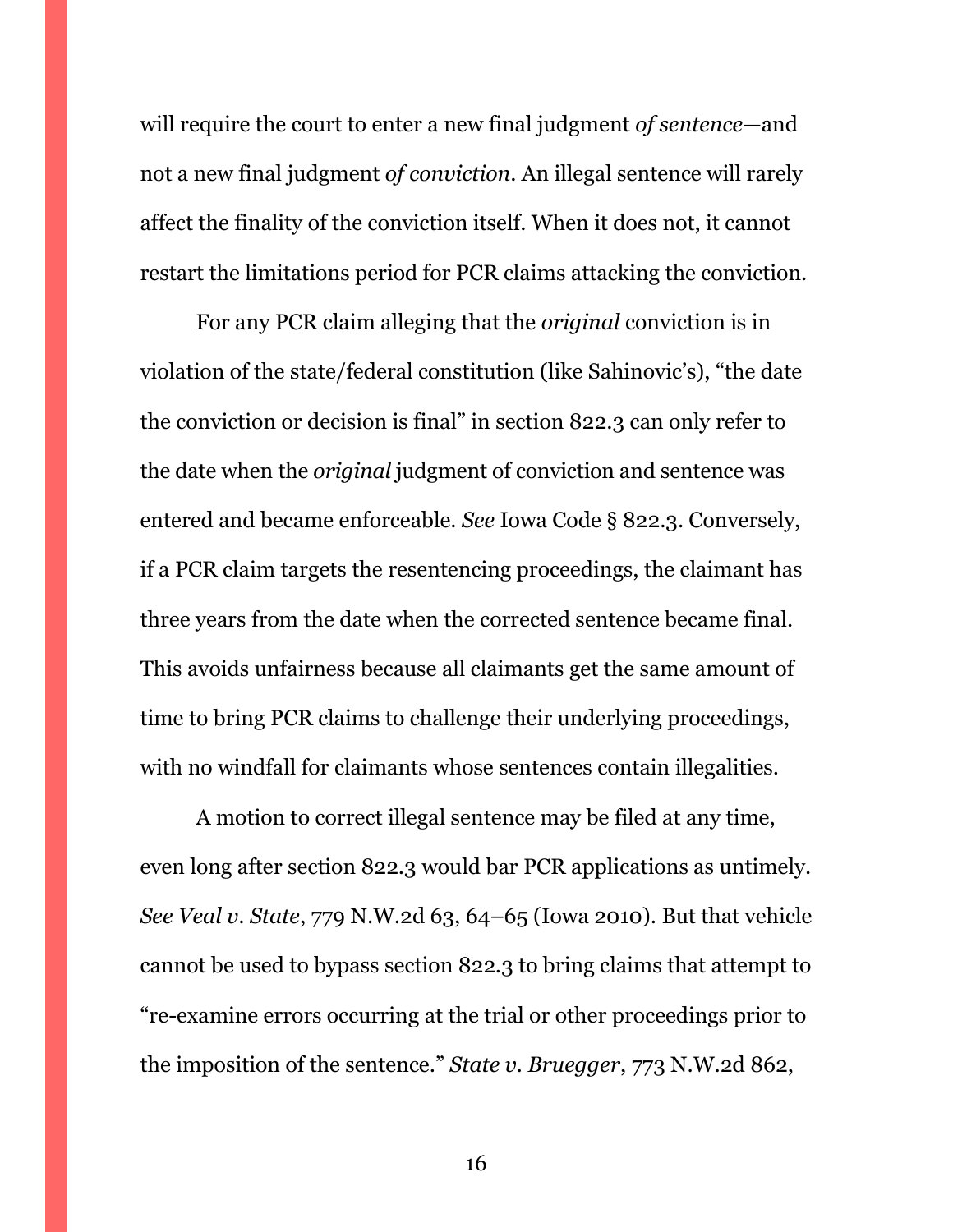872 (Iowa 2009) (quoting *Hill v. United States*, 368 U.S. 424, 430 (1968)); *accord Jefferson v. Iowa District Court for Scott County*, No. 16–1544 (Iowa Apr. 12, 2019); *Tindell v. State*, 629 N.W.2d 357, 360 (Iowa 2001); *State v. Wilson*, 294 N.W.2d 824, 825 (Iowa 1980). Adopting Sahinovic's reading would invert that principle, and allow untimely PCR claims to piggy-back on unrelated motions to correct illegal sentences—even if the only corrections are *de minimis*. *See, e.g.*, *State v. Phipps*, No. 17–0544, 2018 WL 540438, at \*1 (Iowa Ct. App. Jan. 24, 2018) (finding district court imposed an illegal sentence by assessing a \$125 law enforcement initiative surcharge, and also by assessing a \$10 D.A.R.E. surcharge). If claimants could use that type of minor illegality to sneak the camel's nose under the tent, then it would be impossible to rely on section 822.3 to further the "legitimate interest in preventing the litigation of stale claims" and to ensure that litigation targeting underlying prosecutions "end[s] within reasonable time limits." *See Davis v. State*, 443 N.W.2d 707, 710 (Iowa 1989); *see also Wilkins*, 522 N.W.2d at 824 (quoting *Edman*, 444 N.W.2d at 106). This Court should reject such loopholes. Sahinovic's present attempt to exploit a corrected sentence to bring untimely PCR claims should fail, just as his last attempt did. *See Sahinovic*, 2016 WL 1683039, at \*1–2.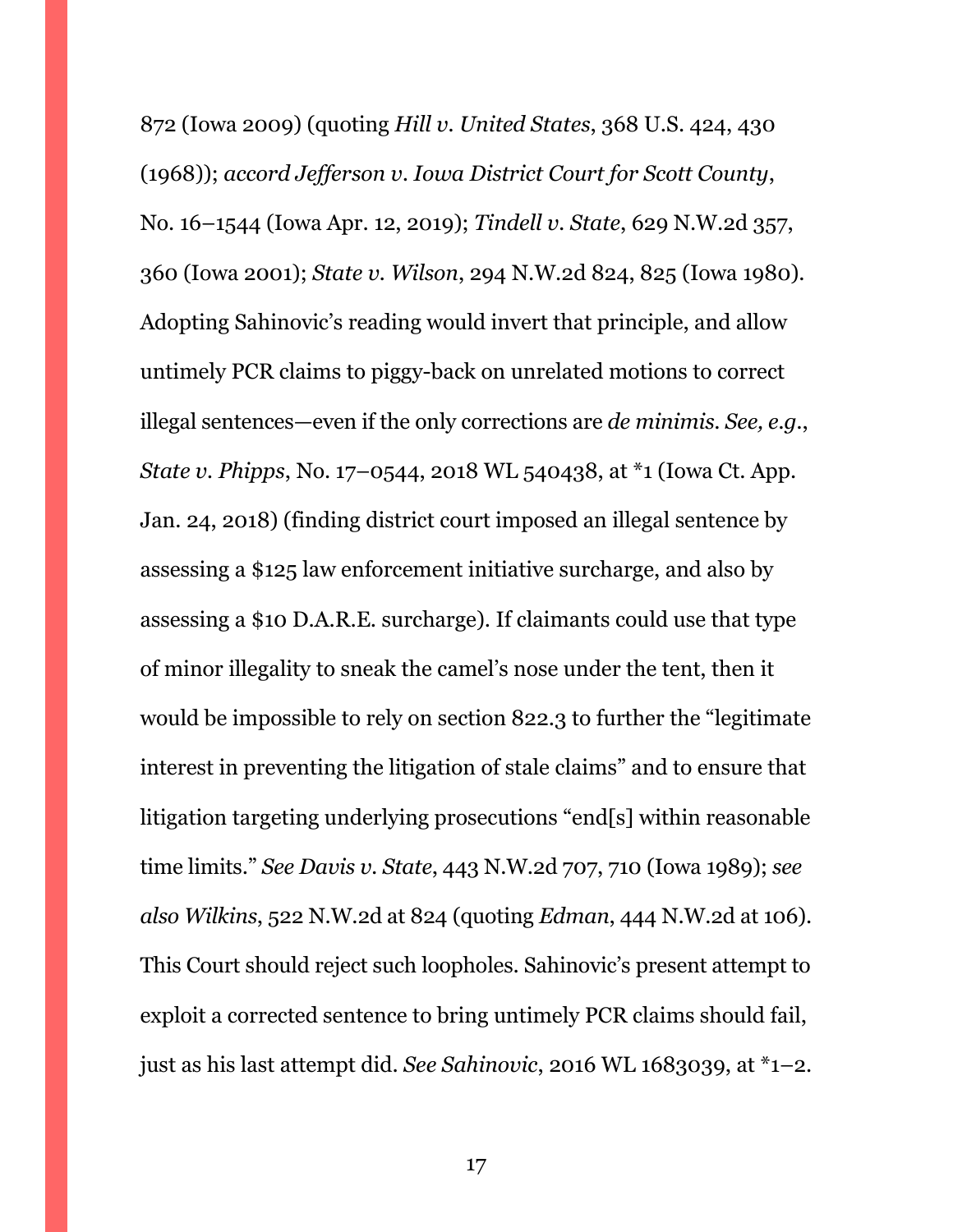When confronted with PCR claims raised after a sentence has been corrected, a PCR court should ask: when did this specific claim under section 822.3 arise? Here, because Sahinovic is alleging that he received ineffective assistance in his plea proceedings, this claim did not arise at the pronouncement of a new, corrected sentence—rather, it arose at the initial entry of judgment of conviction and sentence, which made Sahinovic potentially deportable. *See* PCR Application (8/12/15); App. 33. The answer would change if Sahinovic raised a PCR challenge to some error introduced by the resentencing order: the limitations period for that claim would run from the entry of his corrected sentence or from the conclusion of his appeal from the order imposing it. *See* Iowa Code § 822.3; *accord Vossoughi v. Polaschek*, 859 N.W.2d 643, 652 (Iowa 2015) ("[T]he statute of limitations cannot sensibly be applied in a way that forces parties to file suit before an actual injury has been sustained on penalty of losing the opportunity to file a claim at all."). But if the claim could have been brought more than three years ago, then the limitations period ran before Sahinovic's sentence was corrected—and section 822.3 will only resuscitate those expired claims if they "could not have been raised within the applicable time period." *See* Iowa Code § 822.3.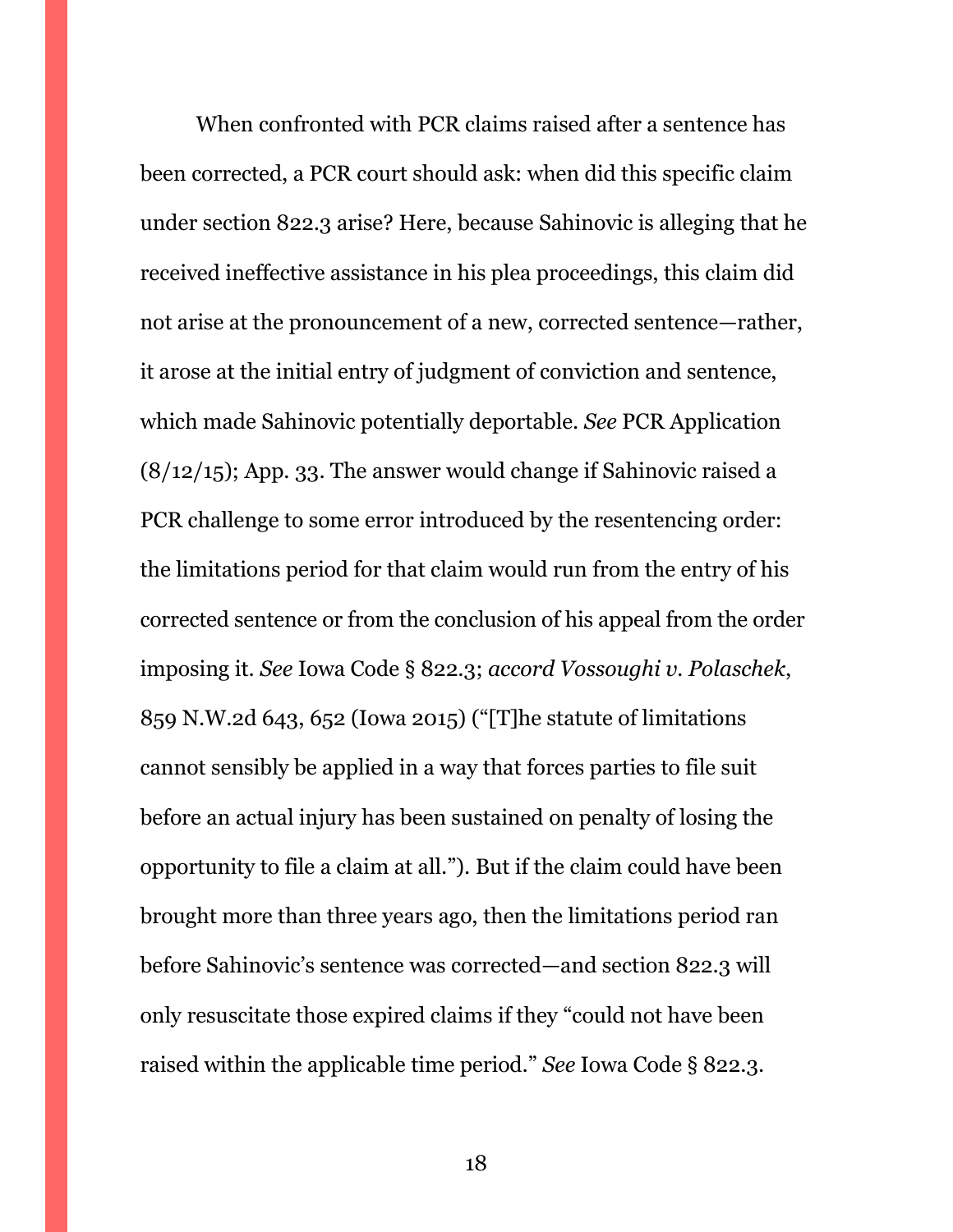Sahinovic claims that he "did not have a 'conviction' within the meaning of the postconviction relief statute until a final order was issued on his motion granting his correction of illegal sentence." *See*  App's Br. at 14. But that cannot be true—Sahinovic was convicted and sentenced on July 5, 2011, and he has been incarcerated accordingly (and even with counsel, he did not file any petition for habeas relief). For three years, Sahinovic had an opportunity to raise PCR claims but he did not. Because Sahinovic's claims *were* previously available, section 822.3 intends to bar them. *See Wilkins*, 522 N.W.2d at 824 (quoting Iowa Code § 822.3) ("Section 822.3 creates an exception for untimely filed applications if they are based on claims that 'could not' have been previously raised because they were not available."). This aligns with the likely result under 822.8, if Sahinovic *had* filed a prior PCR application: the correction of his sentence would not exempt him from the rule that his second PCR application could not raise grounds that were omitted from his first PCR application (unless Sahinovic had omitted those claims "for sufficient reason"). *See* Iowa Code § 822.8. Sahinovic's new carve-out for untimely PCR claims that *were* available before his sentence was corrected would contravene the unambiguous legislative intent that animates both section 822.3 and section 822.8.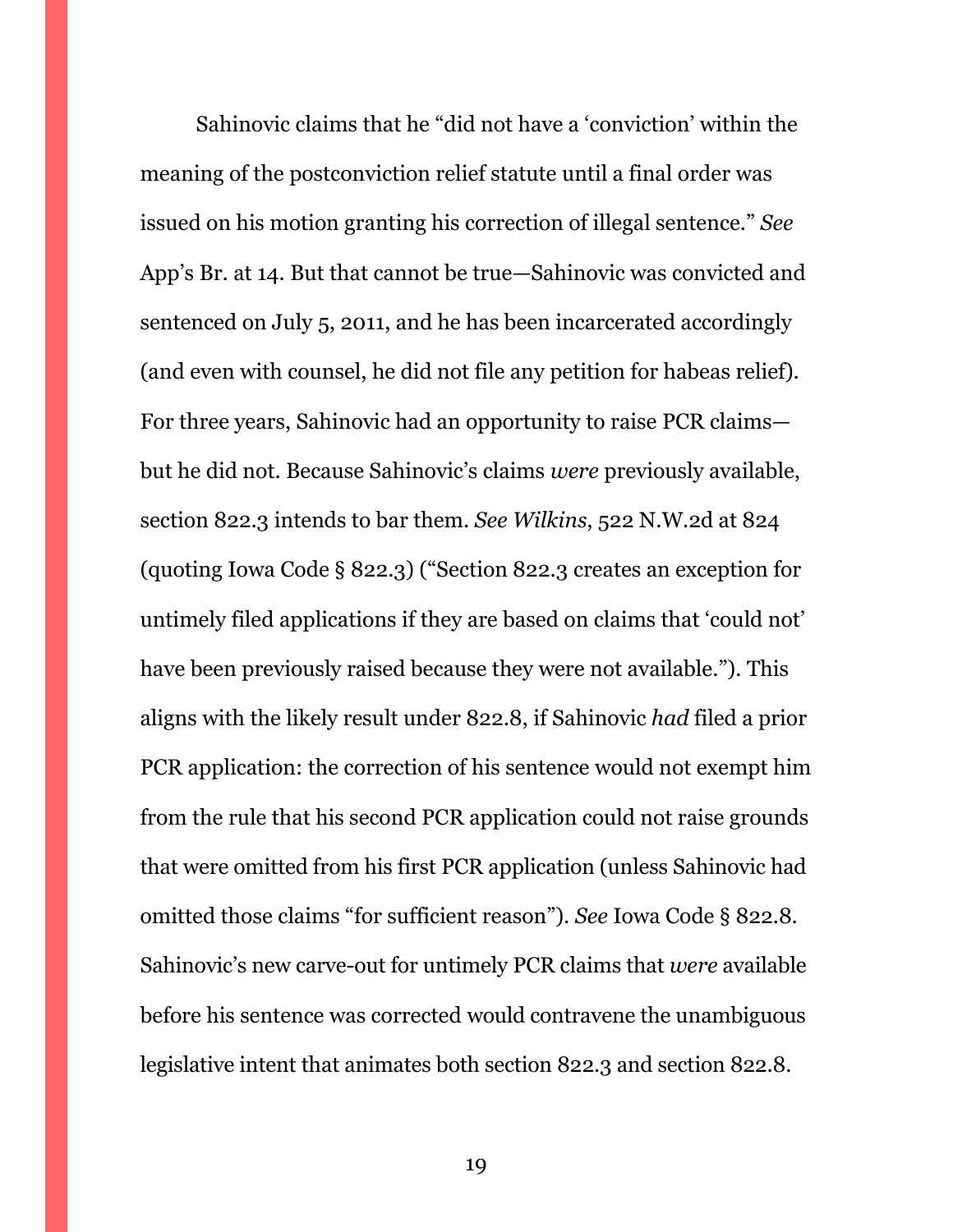At best, correcting the sentence imposes a *new* final judgment that may be the target of PCR actions—but it cannot restart the clock for any claims that could target the original conviction or sentence, especially if those claims have already lapsed into finality. The purpose of the PCR statute of limitations is "to reduce injustices occurring as a result of lost witnesses for (a) resolution of factual disputes arising in the postconviction proceedings and (b) the retrial of cases in which convictions are overturned." *See Brewer v. Iowa District Court for Pottawattamie County*, 395 N.W.2d 841, 843 (Iowa 1986). Both of those valid purposes would be undermined by Sahinovic's reading, which re-opens entire cases for PCR litigation after decades of repose.

Sahinovic's challenge is especially dangerous after *Lyle* and *Sweet* ordered the correction of a plethora of now-illegal sentences his position would wipe away the time-bar effect of section 822.3 for every long-since-convicted defendant who has been resentenced, for reasons unrelated to the impetus for resentencing them. *See State v. Sweet*, 879 N.W.2d 811, 839 (Iowa 2016); *Lyle*, 854 N.W.2d at 403. This jeopardizes those long-dormant convictions for serious crimes, when a motion to correct an illegal sentence is supposed to be strictly limited to excising latent illegality in the sentence—and nothing else.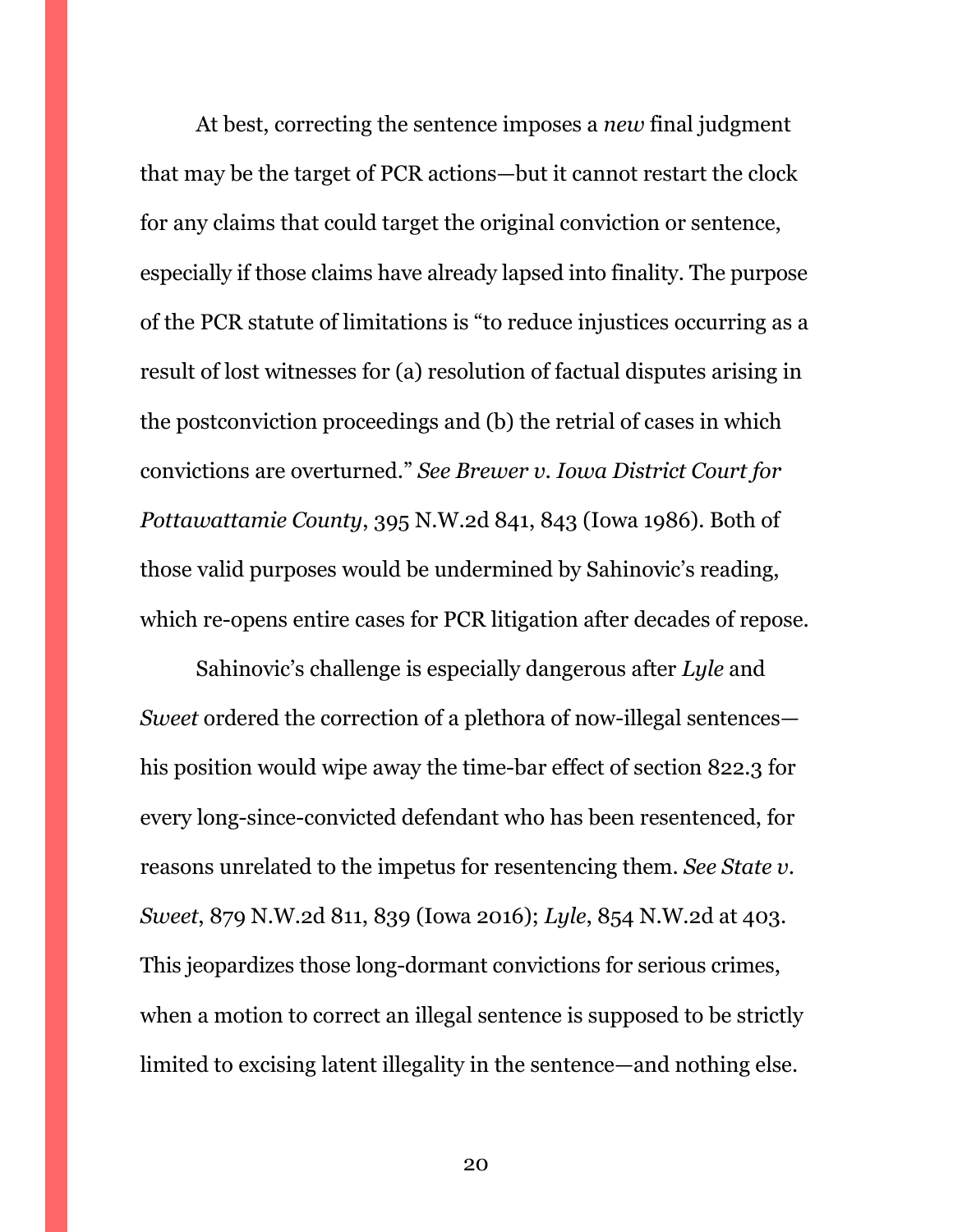A challenge to the legality of a sentence—even a challenge of constitutional magnitude—does not affect the enforceability of the underlying conviction. All such a challenge does is affect the enforceability of the particular sentence. In such a case, the defendant is entitled to be resentenced appropriately under existing law. While Iowa law permits a claim of an illegal sentence to be raised at any time—even on a collateral attack—there is no Iowa authority to suggest that a claim of an illegal sentence can be used to collaterally attack the conviction upon which an illegal sentence is based.

*Kurtz v. State*, 854 N.W.2d 479 (Iowa Ct. App. 2014); *accord State v. Hoeck*, No. 11–1228, 2013 WL 3830121, at \*3 (Iowa Ct. App. July 24, 2013) (rejecting claim that Hoeck was entitled to be present or had any right to make a statement in mitigation of punishment when the district court entered an order that converted his LWOP sentence to a life-with-parole-eligibility sentence after *Graham* and *Miller* because "[t]he court did not resentence Hoeck; it corrected his sentence by striking one provision"), *aff'd by State v. Hoeck*, 843 N.W.2d 67, 72 (Iowa 2014) ("We will let the court of appeals decision stand as our final decision on all other issues raised by Hoeck."). But if Sahinovic prevails, then claims asserting an illegality in the sentence *will* affect the enforceability of the underlying conviction, by reopening the door to PCR actions challenging its validity. Sahinovic's proposal would do what the Iowa Supreme Court sought to prevent in *Tindell*: "it would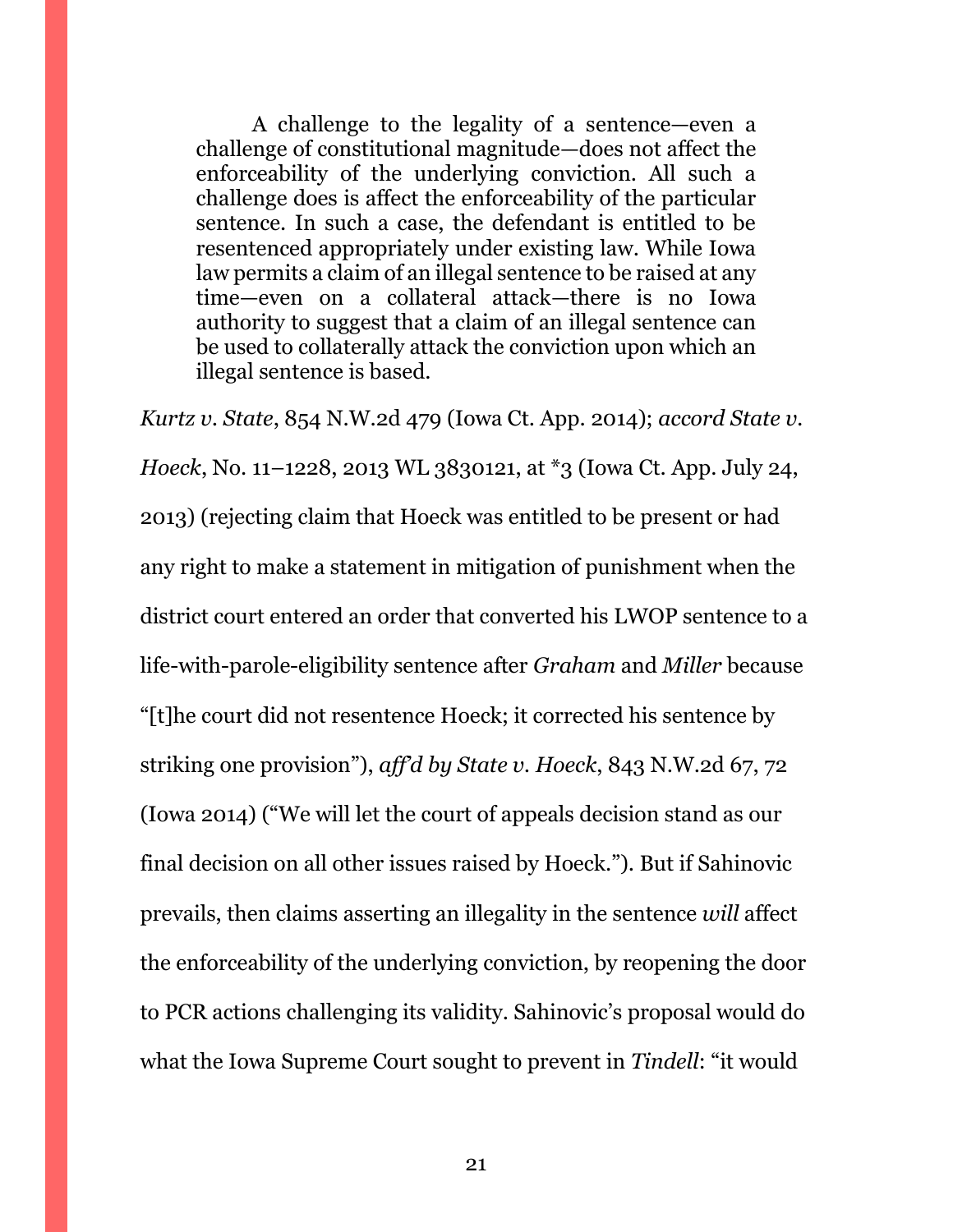open up a virtual Pandora's box of complaints with no statutorily prescribed procedures for their disposition nor any time limits for their implementation" by permitting the use of motions to correct illegal sentences as vehicles for stale claims that "encompass redress for underlying procedural defects." *See Tindell*, 629 N.W.2d at 360.

One thing is clear from *Daughenbaugh*: "The ambiguous use of the term 'conviction' in [chapter 822] must be read *in pari materia*" with other provisions in chapter 822 that would be affected by this choice between any alternative meanings. *See Daughenbaugh*, 805 N.W.2d at 599 (citing *State v. Nail*, 743 N.W.2d 535, 541 (Iowa 2007)). Sahinovic's proposal inserts the word "sentence" into section 822.3, when the legislature specifically omitted it from that section (and included it in disjunctive phrasing elsewhere). *Compare* Iowa Code § 822.2, *with* Iowa Code § 822.3; *accord Staff Mgmt. v. Jimenez*, 839 N.W.2d 640, 649 (Iowa 2013) (quoting *Meinders v. Dunkerton Cmty. Sch. Dist.*, 645 N.W.2d 632, 637 (Iowa 2002)) ("[L]egislative intent is expressed by omission as well as by inclusion, and the express mention of one thing implies the exclusion of others not so mentioned."). And it undermines a clear legislative intent to promote finality and repose in criminal convictions and PCR actions. Thus, it should be rejected.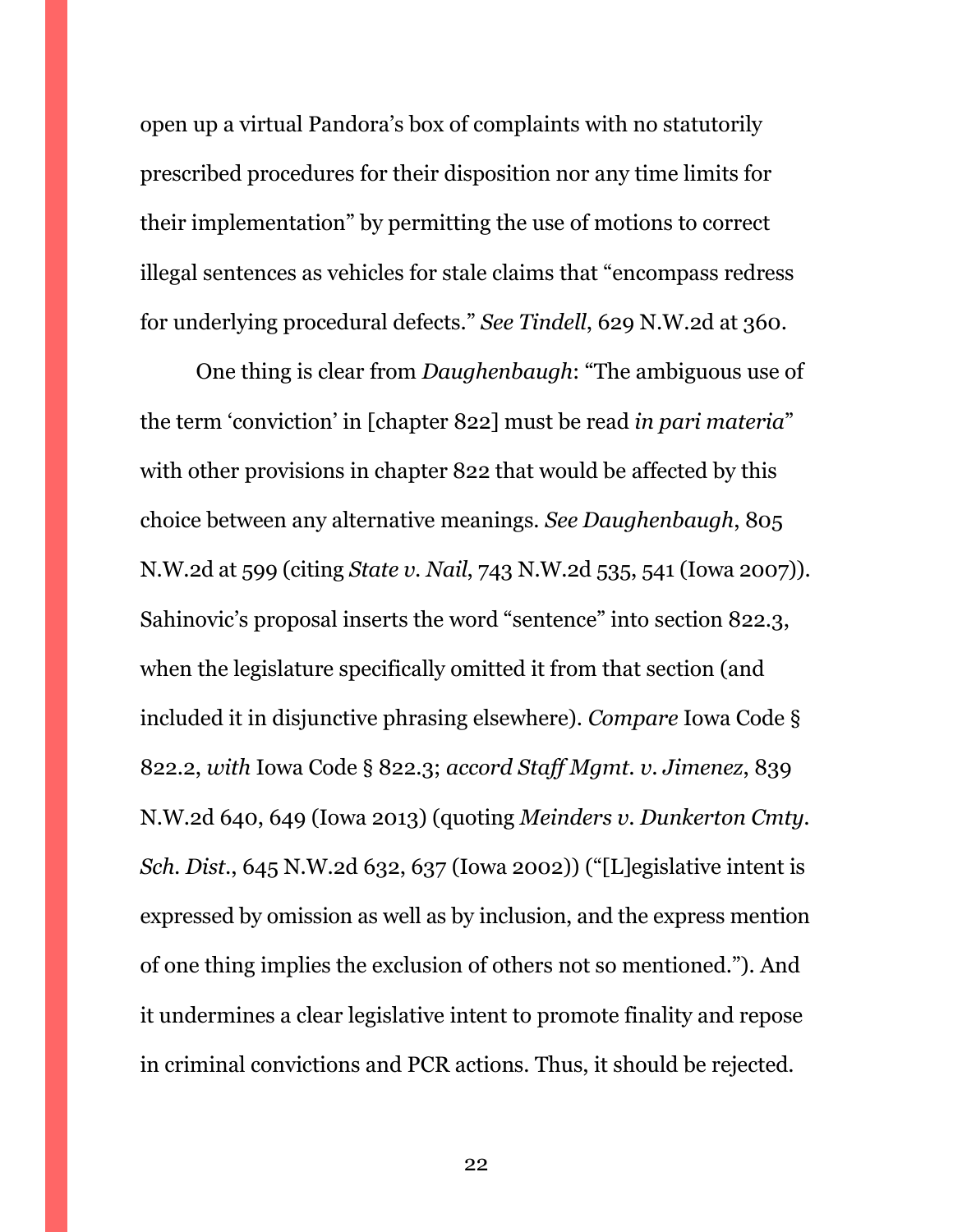#### **CONCLUSION**

<span id="page-22-0"></span>Sahinovic's suggestion would allow offenders who are entitled to correction of sentences to do what Iowa cases expressly prohibit: use a motion to correct an illegal sentence to "reassert or raise for the first time constitutional challenges to their underlying conviction." *See Bruegger*, 773 N.W.2d at 871; *accord Jefferson*, 2019 WL 1574664, at \*5. The State respectfully requests this Court reject his challenge and affirm the PCR court's ruling granting summary disposition.

## **REQUEST FOR NONORAL SUBMISSION**

<span id="page-22-1"></span>This case should be set for nonoral submission. In the event argument is scheduled, the State asks to be heard.

Respectfully submitted,

THOMAS J. MILLER Attorney General of Iowa

 $\overline{\mathcal{L}}$ 

**LOUIS S. SLOVEN** Assistant Attorney General Hoover State Office Bldg., 2nd Fl. Des Moines, Iowa 50319 (515) 281-5976 [louie.sloven@ag.iowa.gov](mailto:louie.sloven@ag.iowa.gov)